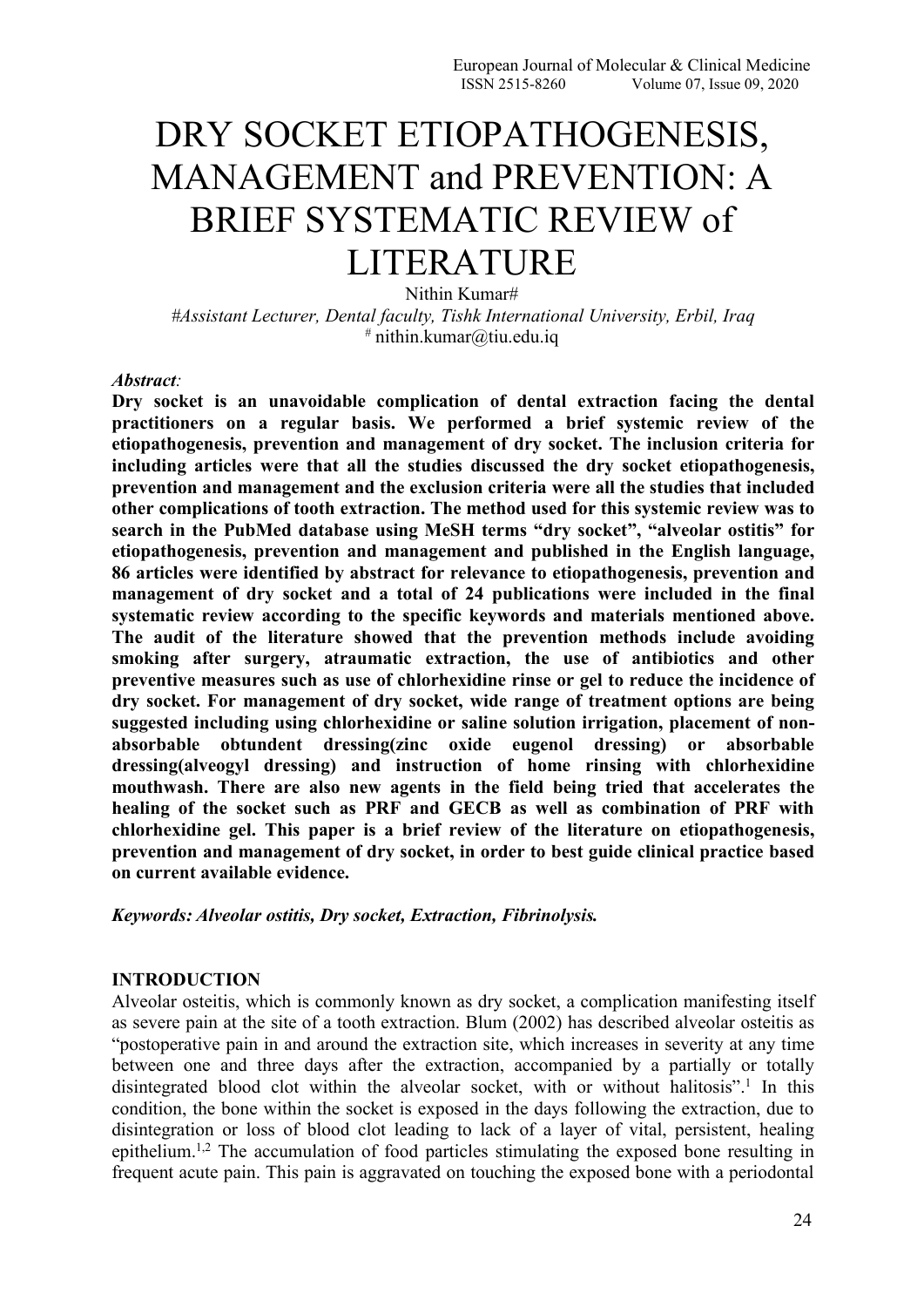probe. The incidence of dry socket is approximately 0.5% to 5% for all extractions and is up to 38% for mandibular third molar extractions.<sup>3</sup>

Since AO is a common post extraction complication, extensive literature can be found on alveolar ostitis, including its incidence, etiopathogenesis, prevention and management. even though this condition has been extensively studied, there is currently no clear consensus on prevention or management of dry socket. Difficulties in understanding the aetiology and pathogenesis of this condition has led to a plethora of studies relating to possible prevention and management strategies. In this review we will summarize the current available literature relating to dry socket to elucidate the etiopathogenesis, preventive measures and explore the treatment strategies for AO.

## **MATERIALS AND METHODS**

Literature search was done using the MeSH terms "dry socket", "alveolar ostitis" for etiopathogenesis, prevention and management on PubMed database for articles relevant to the current review. We included all clinical studies from 2010 to 2020 irrespective of design of the study on alveolar osteitis focusing on the etiopathogenesis, prevention and management of the condition. all the studies that included other complications of tooth extraction were excluded from this review. Out of the 86 literatures obtained, a total of 24 articles were selected based on the relevance for the present systematic review. A meta-analysis could not be performed due to marked heterogeneity and the quality of literature available at the time of the review.

## **ETIOPATHOGENESIS**

It is well known that the etiopathogenesis of dry socket involves localised fibrinolysis occurring within the socket during the post extraction period, subsequently leading to the disintegration of the blood clot leaving an empty extraction socket.<sup>4</sup> Although bacteria may have a contributing role, no direct correlation has been found between bacteria and dry socket.<sup>5</sup> Birn (1973) has stated that traumatic extraction leads to a localised inflammation of the socket and release of tissue activators like plasmin in the socket, causing lysis of the blood clot.<sup>4</sup> A consistent relationship between tobacco smoking and dry socket has been found in literature.<sup>6</sup> This is thought to be due to the nicotine content of tobacco, which acts as a vasoconstrictor and may reduce blood flow to the extraction socket. Oral contraceptives containing oestrogen has been shown to increase plasma plasminogen levels thereby increasing the fibrinolytic activity which may contribute to dissolution of the blood clot in the socket.<sup>7</sup> Age of the patient may also play a vital role in pathogenesis of dry socket. The incidence of dry socket is very rare in individuals younger than 20 years, which may be due to the greater bone elasticity, and better healing capacity in young individuals.

#### **PREVENTION AND MANAGEMENT**

The role of antibiotics in the prevention and management of dry socket has been discussed in various articles.<sup>8</sup> Prescription of antibiotics and antiseptic mouthwash after extraction have been used to prevent dry socket. Vessal G et al.<sup>9</sup>, and Bezerra TP et al.<sup>10</sup>, recommends use of antibiotics only in extraction with history of dry sockets or for immunocompromised patients. But they did not find any significant difference in dry socket incidence with antibiotic use. Sutures and local haemostatic agents have been used to prevent dry socket by avoiding clot dislodgement. Svensson R, Hallmer F et al.<sup>11</sup>, showed that the local haemostasis by primary closure, sutures and use of topical tranexamic acid does reduce the risk of postoperative clot dislodgement after extraction especially in patients on continued warfarin therapy. Various studies have been done on the effectiveness of Chlorhexidine in the prevention of dry socket. In order to mitigate the hazards of antibiotic use, research were undertaken to evaluate the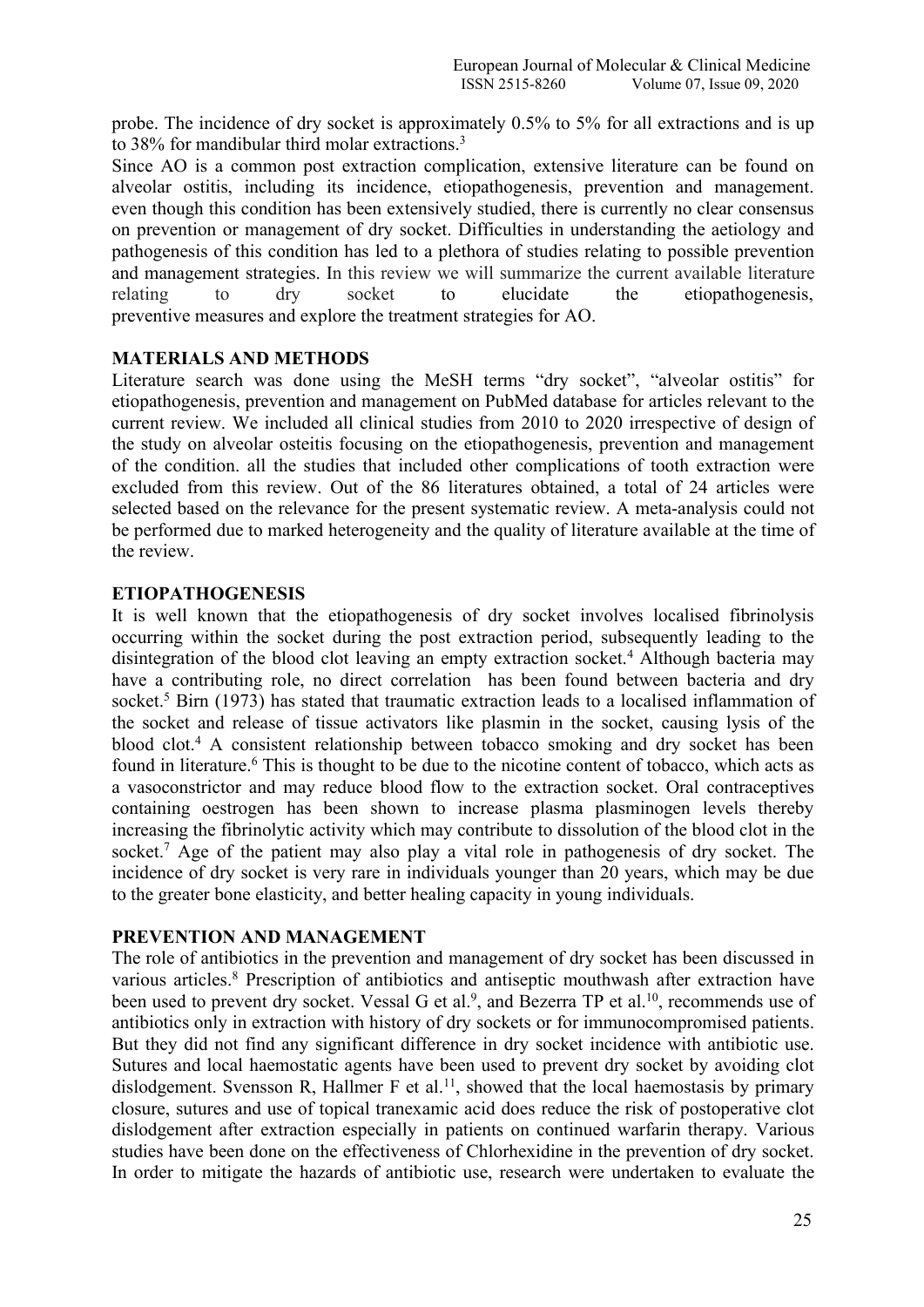efficacy of different forms of chlorhexidine on prevention of dry socket.<sup>12-14</sup> Most studies report significant decrease in the incidence of dry socket after the use of chlorohexidine either as a mouth rinse or gel form placed inside the extraction socket. Use of platelet rich fibrin and hyaluronic acid has been studied extensively as a modality to accelerate socket healing and prevent dry socket.<sup>15,16</sup> Afshin Haraji et al.<sup>17</sup>, and US Pal et al.<sup>18</sup>, reported that the application of plasma rich fibrin(PRF) may significantly decrease the incidence of dry socket and its associated pain and may accelerate healing of the extraction socket. Even a combination of PRF with 0.2% chlorhexidine gel has showed increased efficacy in lowering dry socket occurrence.<sup>19</sup>

Since dry socket is a self-limiting condition, the mainstay of treatment is to provide symptomatic relief from the severe pain experienced by the patient. Eugenol preparation have been used in the treatment of dry socket for quite sometimes. Burgoyne CC et al.<sup>20</sup>, compared the efficacy of eugenol on a gauze strip and thermosetting gel containing 2.5% prilocaine and 2.5% lidocaine for pain control in alveolar osteitis and reported that the two preparations were equally effective. The use of pastille GECB(Guaiacol, Eugenol, Chlorobutanol, and Balsam peru mixture) has shown some promising results in the treatment of dry socket. Abbas Haghighat et al.<sup>21</sup>, studied the efficacy of pastille GECB (3% Guaiacol, 3% Eugenol, 1.6%Chlorobutanol and Balsam peru mixture), comparing it to eugenol preparation and found that GECB showed greater efficacy in reducing complications after tooth extraction. Low intensity laser therapy has been studied in dry socket management. Kaya G. et al.<sup>22</sup>, compared alvogyl, Salicept patch and continuous mode diode laser irradiation in the management of dry socket. They found that the use of continuous mode diode laser irradiation had a better result in the management of dry socket. PRF has shown promising results in management of dry socket by providing symptomatic relief within 24 hours due to growth factor and platelet factor release.23-29

# **DISCUSSION AND CONCLUSION**

Dry socket is an unavoidable complication of dental extraction facing the dental practitioners on a regular basis. The possible etiologic factors may include smoking, traumatic extraction, use of oral contraceptives, age of the patient and poor adherence to post extraction instructions by the patient.

The range of treatments for a dry socket including use of chlorhexidine in varying concentrations (0.12- 0.2%) in the form of irrigation into the socket or in the form of gel. Providing symptomatic relief by placement of a resorbing dressing such as Alvogyl® (containing eugenol, butamben and iodoform) or placement of an obtundent dressing containing zinc oxide, eugenol and lidocaine gel. These treatments can be combined with prescription of systemic antibiotics whenever appropriate. While there is no consensus on the definite treatment for dry socket, this article presents a brief description of the condition, its prevention and management as per the literature and current available evidence.

# **REFERENCES**

- *[1] Blum IR. Contemporary views on dry socket (alveolar osteitis): a clinical appraisal of standardization, aetiopathogenesis and management: a critical review. Int J Oral Maxillofac Surg 2002;31:309- 17*
- *[2] Bowe DC, Rogers S, Stassen LF. The management of dry socket/ alveolar osteitis. J Ir Dent Assoc 2011-2012;57:305-10*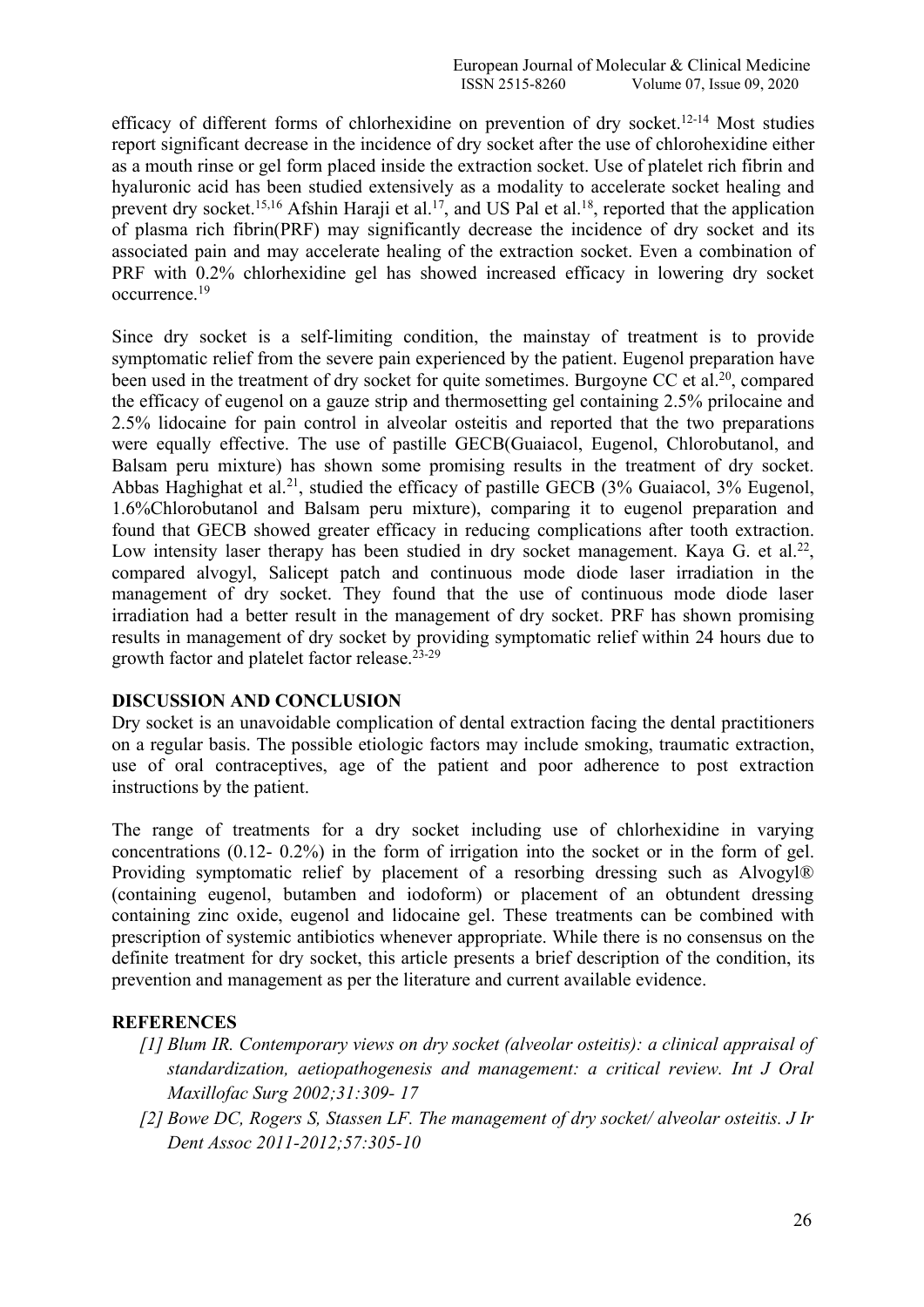- *[3] Kolokythas, A., Olech, E., Miloro, M. Alveolar osteitis: a comprehensive review of concepts and controversies. International Journal of Dentistry 2010: 249073 Epub 2010.*
- *[4] Birn, H. Etiology and pathogenesis of fibrinolytic alveolitis ('dry socket'). Int J Oral Surg 1973; 2: 215-263.*
- *[5] Nitzan, D.W. On the genesis of 'dry socket'. J Oral Maxillofac Surg 1983; 41: 706- 710*
- *[6] Meechan, J.G., Macgregor, I.D.M., Rogers, S.N., Hobson, R.S., Bate, J.P.C., Dennison, M. The ef ect of smoking on immediate post-extraction socket filling with blood and on the incidence of painful socket. British Journal of Oral and Maxillofacial Surgery 1988; 26 (5): 402-409*
- *[7] Catellani, J.E., Harvey, S., Erickson, H., Cherkin, D. Ef ect of oral contraceptive cycle on dry socket (localised alveolar osteitis). Journal of the American Dental Association 1980; 101 (5): 777-780.*
- *[8] Sayd S, Vyloppilli S, Kumar K, Subash P, Kumar N, Raseel S. Comparison of the ef icacy of amoxicillin-clavulanic acid with metronidazole to azithromycin with metronidazole after surgical removal of impacted lower third molar to prevent infection. J Korean Assoc OralMaxillofac Surg. 2018;44(3):103-106. doi:10.5125/jkaoms.2018.44.3.103*
- *[9] Vessal G, Khabiri A, Mirkhani H, Cookson BD, Askarian M. Study of antibiotic prescribing among dental practitioners in Shiraz, Islamic Republic of Iran. East Mediterr Health J. 2011;17(10):763-69*
- *[10] Bezerra TP, Studart-Soares EC, Scaparo HC, Pita-Neto IC, Batista SH, Fonteles CS. Prophylaxis versus placebo treatment for infective and inflammatory complications of surgical third molar removal: a split-mouth, double-blind, controlled, clinical trial with amoxicillin (500 mg). J Oral Maxillofac Surg. 2011;69(11):e333-9. doi: 10.1016/j.joms.2011.03.055. Epub 2011 Jul 29*
- *[11] Svensson R, Hallmer F, Englesson CS, Svensson PJ, Becktor JP. Treatment with local hemostatic agents and primary closure after tooth extraction in warfarin treated patients. Swed Dent J. 2013;37:71-77*
- *[12] Haraji A, Rakhshan V, Khamverdi N, Alishahi HK. Ef ects of intra-alveolar placement of 0.2% chlorhexidinebioadhesive gel on dry socketincidence and postsurgical pain: a double-blind split-mouth randomized controlled clinical trial. J Orofac Pain. 2013;27:256-62.*
- *[13] Hita-Iglesias P, Torres-Lagares D, Flores-Ruiz R, Magallanes-Abad N, BasalloteGonzalez M, Gutierrez-Perez JL. Ef ectiveness of chlorhexidine gel versus chlorhexidine rinse in reducing alveolar osteitis in mandibular third molar surgery. J Oral Maxillofac Surg. 2008;66:441-45.*
- *[14] V Sridhar, Greeshma G Wali, Shyla HN. Evaluation of the Perioperative Use of 0.2% ChlorhexidineGluconate for the Prevention of Alveolar Osteitis After the Extraction of Impacted Mandibular Third Molars: A Clinical Study. J Maxillofac Oral Surg. 2011;10:101-11.Published online 2011*
- *[15] Xiang X, Shi P, Zhang P, Shen J, Kang J.Impactof platelet-rich fibrin on mandibular third molar surgery recovery: a systematic review and meta-analysis.*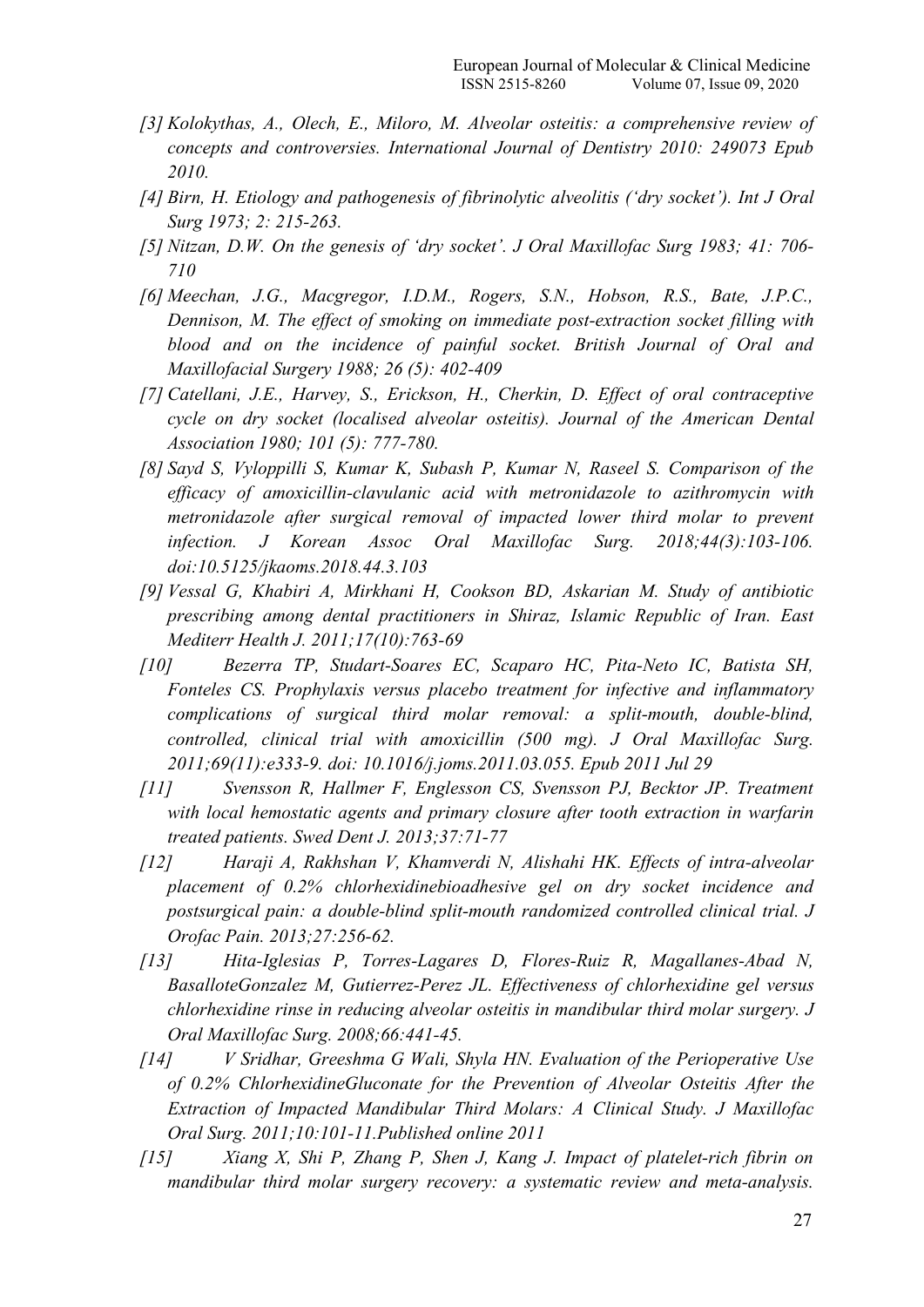*BMC Oral Health. 2019 Jul 25;19(1):163. doi: 10.1186/s12903-019-0824-3. PMID: 31345203; PMCID: PMC6659259.*

- *[16] Qassab AHM, Kumar N. Ef ects of hyaluronic acid gel application in reduction of post-surgical complications after lower wisdom teeth removal–a prospective study. Plant Archives. 2020;20(1):2796–800.*
- *[17] Afshin Haraji, Eshagh Lassemi, Mohammad Hosein Kalantar Motamedi, Maryam Alavi, Saman Adibnejad. Ef ect of plasma rich in growth factors on alveolar osteitis. Natl J Maxillofac Surg. 2012;3:38–41.*
- *[18] US Pal, Balendra Pratap Singh, Vikas Verma. Comparative evaluation of zinc oxide eugenol versus gelatin sponge soaked in plasma rich in growth factor in the treatment of dry socket: An initial study. Contemp Clin Dent.2013;4:37– 41.*
- *[19] Eshghpour M, Danaeifar N, Kermani H, Nejat AH. Does Intra-Alveolar Application of Chlorhexidine Gel in Combination With Platelet-Rich Fibrin Have an Advantage Over Application of Platelet-Rich Fibrin in Decreasing Alveolar Osteitis After Mandibular Third Molar Surgery? A Double-Blinded Randomized Clinical Trial. J Oral Maxillofac Surg. 2018 May;76(5):939.e1-939.e7. doi: 10.1016/j.joms.2017.12.009. Epub 2017 Dec 16. PMID: 29316445.*
- *[20] Burgoyne CC, Giglio JA, Reese SE, Sima AP, Laskin DM. The ef icacy of a topical anesthetic gel in the relief of pain associated with localized alveolar osteitis. J Oral Maxillofac Surg. 2010;68:144-48*
- *[21] Haghighat A, Bahri Najafi R, Bazvand M, Badrian H, Khalighinejad N, Goroohi H. The Ef ectiveness of GECB Pastille in Reducing Complications of Dry Socket Syndrome. Int J Dent. 2012;2012:587461.Published online 2012*
- *[22] Kaya G, Yapici G, Sava Z, Güngörmü M. Comparison of alvogyl, SaliCept patch, and low-level laser therapy in the management of alveolar osteitis. J Oral Maxillofac Surg. 2011;69:1571-77.*
- *[23] Yüce E, Kömerik N. Potential ef ects of advanced platelet rich fibrin as a wound-healing accelerator in the management of alveolar osteitis: A randomized clinical trial. Niger J Clin Pract. 2019 Sep;22(9):1189-1195. doi: 10.4103/njcp.njcp\_27\_19. PMID: 31489852.*
- *[24] Chakravarthi S. Platelet rich fibrin in the management of established dry socket. J Korean Assoc Oral Maxillofac Surg 2017;43:160-5.*
- *[25] Muhammad Abdulghani Taha, Melike Şah and Cem Direkoğlu , Ganesh Babu Loganathan, "Adaptive Wiener Filter And Non Linera Dif usion Based Deblurring And Denoising Images" Journal of Critical Reviews, (2020)Vol.07 Issue No.9, P.No. 909-915.*
- *[26] Ganesh Babu Loganathan, Dr.E.Mohan, "High Quality Intelligent Database Driven Microcontroller Based Heartbeat Monitoring System', International Journal of Engineering & Technology(2018), Vol.7 Special Issue No.06, P.No. 472-476.*
- *[27] Ganesh Babu Loganathan, Praveen M., Jamuna Rani D., "Intelligent classification technique for breast cancer classification using digital image processing approach" IEEE Xplore DigitalLibrary 2019, Pp.1-6.*